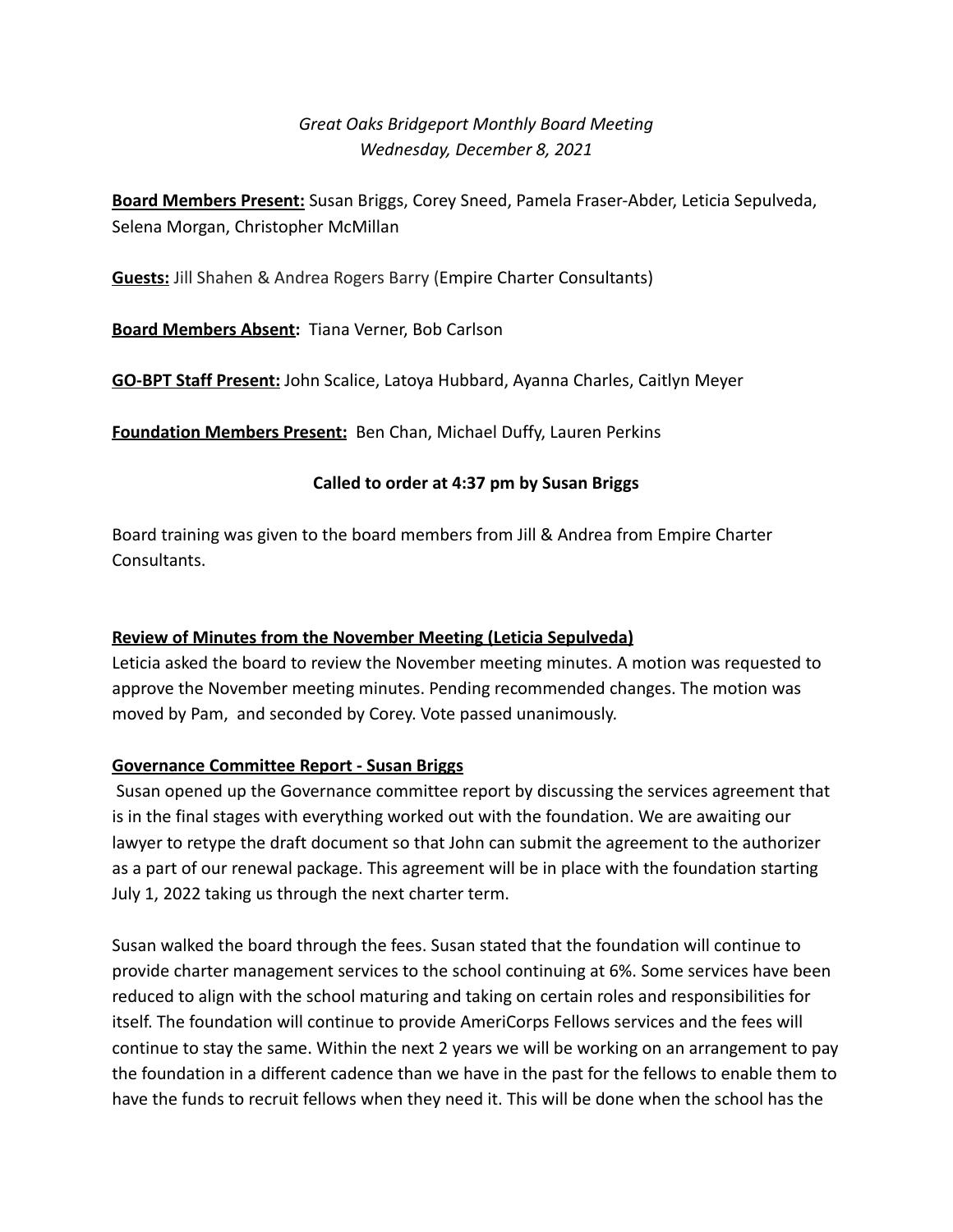cash flow to allow for that. During this time when we have ESSER funding we have the flexibility to accommodate that. This year our school leadership hired some of the fellows. GO-BPT will continue to pay the foundation for those services.

Susan requested a motion to be authorized to finalize the document and submit it to the state as a part of the renewal application. The motion was moved by Leticia, and seconded by Corey. Vote passed unanimously.

#### **Finance Committee Report – Corey Sneed**

Corey opened the finance report by stating that we are still in strong financial shape and that the balance sheet is healthy.

Ben gave an update on our dashboard and noted the current cash balances. Ben noted that the per pupil funding for the next quarter should arrive by the end of December. The Bridgeport Special Education invoice that was submitted has not been fulfilled. Ben stated that the loan principal payable to BlueHub is continually decreasing.

Corey requested an update from Lauren in regards to the remeasurement of the school and housing request with Perkins Eastman. Lauren stated that we have not heard back from them as of yet. They have reached out with some technical questions which were answered. We are awaiting a response.

Corey stated that the other outstanding item was the metering for WPCA & Aquarion which was resolved by the landlord where the outstanding obligations were paid. At this time Aquarion has been on site to look at the meters and they will be going through each meter associated with each account. Once we have that information we will work with our landlord in reference to the school's obligation and what it will look like going forward.

Corey requested a motion to authorize Corey to sign the Annual Charter School Certification for BlueHub. The motion was moved by Leticia, and seconded by Pam. Vote passed unanimously.

Corey requested a motion to authorize Corey to sign the school tax return 990 Form once it is prepared and sent over. The motion was moved by Leticia, and seconded by Pam. Vote passed unanimously.

Corey updated the board on the audit and stated that he is awaiting the final audit from Jennifer. Susan inquired on when it needs to be submitted to which Corey and Ben informed the board that it is due the end of December and the beginning of January.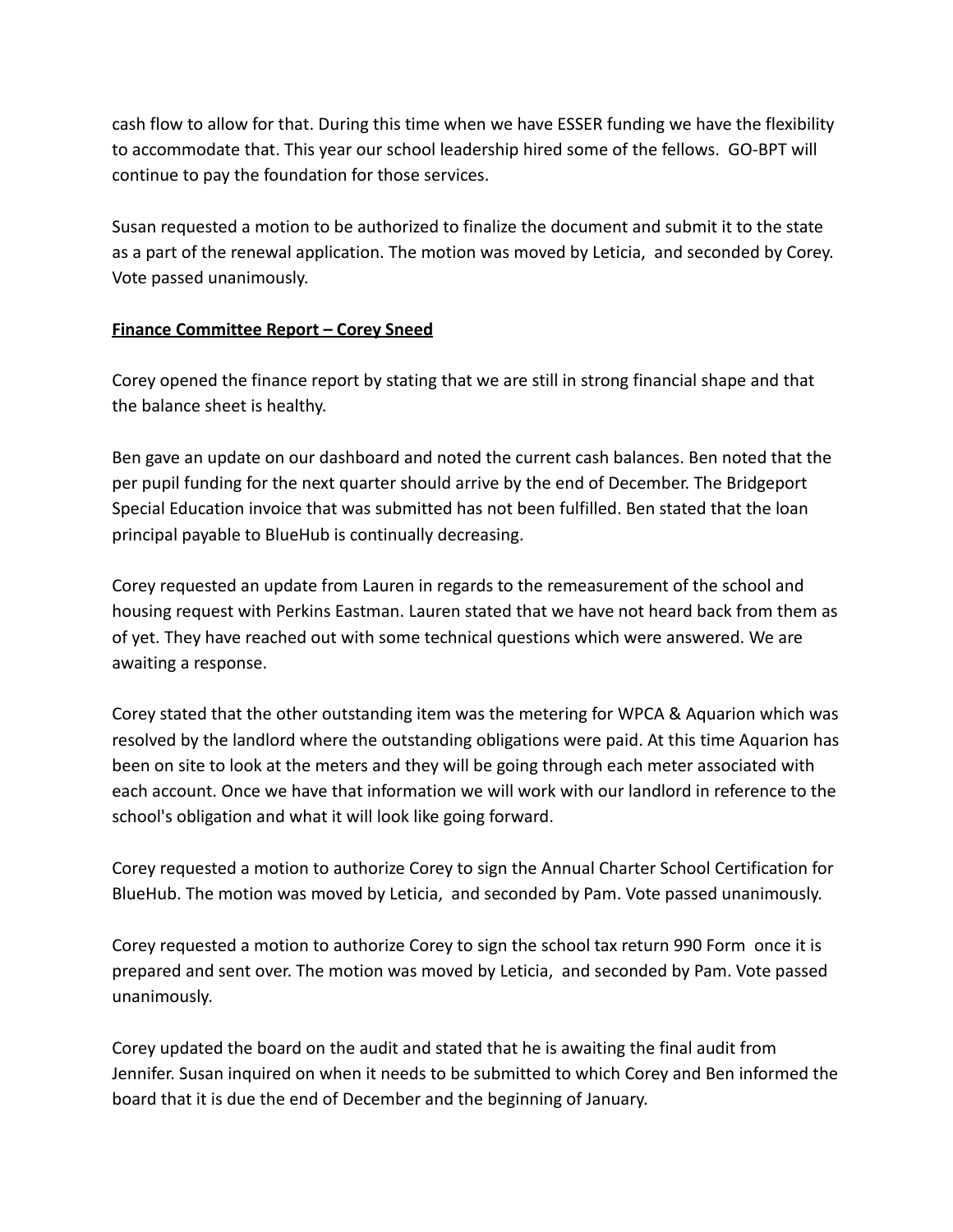Latoya and John presented a sole source vendor approval for a company called Edficiency which is a flex period scheduler. This vendor would allow for teachers, fellows and administrators to assign students to labs, morning and afternoon tutorials, or other special periods throughout the day. This program also syncs with PowerSchool. The motion was moved by Leticia, and seconded by Pam. Vote passed unanimously.

#### **Executive Director's Report - John Scalice**

John opened by reporting the data from the bi-monthly update to the state by noting the attendance, discipline & academic performance of the school.

John stated that we have received our SBAC Data; however, it is being reviewed by Dr. Karen Francis-Barnes and it will be available for the January meeting.

John also updated the board on the safety and security update provided to parents to make them aware of all of the things that we do and that are considered on a daily basis. The letter to parents will highlight the addition of security guards, mental health support, our relationship with the Bridgeport PD, how we respond to incidents and threats (general) and our mediation and mental health services.

John also noted the cellphone procedure update and gave information on how this new procedure will benefit our students and staff by making the student better digital citizens and know when using your phone is appropriate. Each classroom has been equipped with cell phone lockers where students can either make the choice to put their phone up or be instructed to do so by their teacher. This procedure will have clear outcomes if it is violated.

#### **AmeriCorps Fellows Update 21-22- Caitlin Meyer**

Caitlin provided an update on how the AmeriCorps fellows and how they are helping and benefitting GO-BPT from the Classroom to the Community.

Caitlin informed the board that the fellows will be supporting the school in Trimester 2 through Exact Path, Zap and the new program piloting in 8th grade called Academic Review which will focus on goal setting, growth mindset & academic, behavioral, and attendance goal setting.

Caitlin discussed the Great Oaks Teacher Residency program run by RELAY which is a pathway to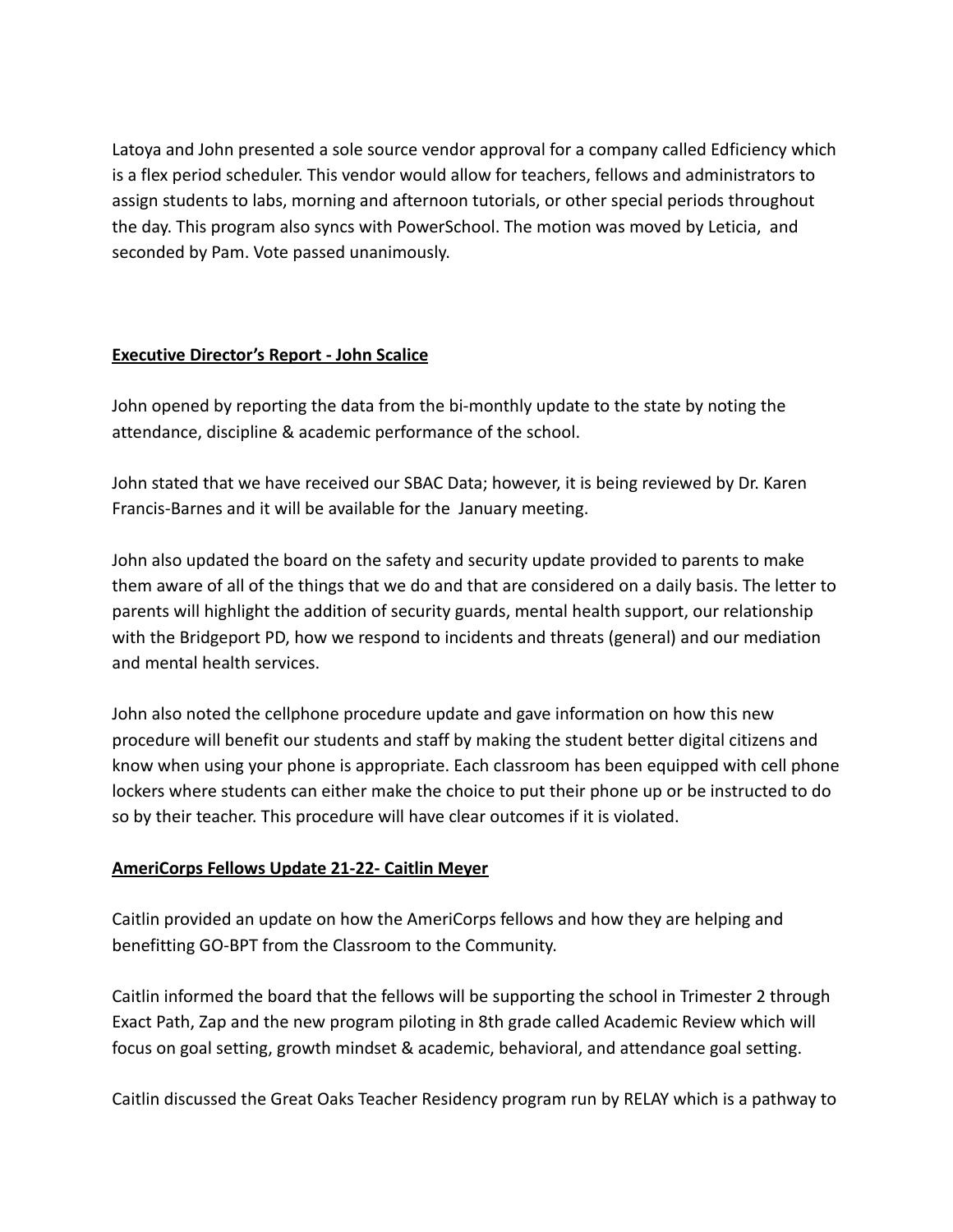teacher certification and Masters of Art in teaching for fellows. This is a gradual release program that allows you to ease into a teaching role. GO-BPT currently has 1 resident for 3 Years and 2 Residents for 4 Years. Caitilin noted that she is currently recruiting for 2022 and accepting applications.

Caitin noted the additional programs for fellows and students such as Orton Gillingham Training for reading support. A virtual fellow has been added to support students that need to be out for an extended period of time. Fellows will be trained on leadership development in students to try to kick off the National Honor Society and the National Junior Honor Society which will be fellow run and supported by other teachers and staff.

Caitlin informed the board of the data that was received back from our fellows from their beginning of year survey and how these results will assist the school in better supporting the fellows.

Caitin also gave a shout out to 3 previous fellows that have become full time teachers through the teacher residency program.

### **Executive Director's Report - John Scalice (Continued)**

John informed the board of some positive student participation through our Thanks for Giving Program in which students were provided with cards to write notes of thanks to their teachers and fellows for the work that they do. Another act of positive student participation has been done through our Operation Good Cheer in which students were provided with supplies to create holiday cards to be given to a local nursing home.

John gave a teacher shout out to Dr. Karen Barnes on successfully defending her dissertation focused on the use of data systems and data to drive instruction.

## **Director of Operations Report - Latoya Hubbard**

Latoya provided the board with an update on the security guards and how Metro Guard Security will operate within our school and support our school community.She will be meeting with the potential security guards with the plan being that they will start before the holiday break. Metro Guard Security guards also provide deescalation support as well as auditing our current security practices and providing us with ways to improve on them.

Latoya informed the board of the enrollment update for the 22-23 school year. Applications will have a soft launch of December 20th along with all of the recruitment efforts. Latoya also